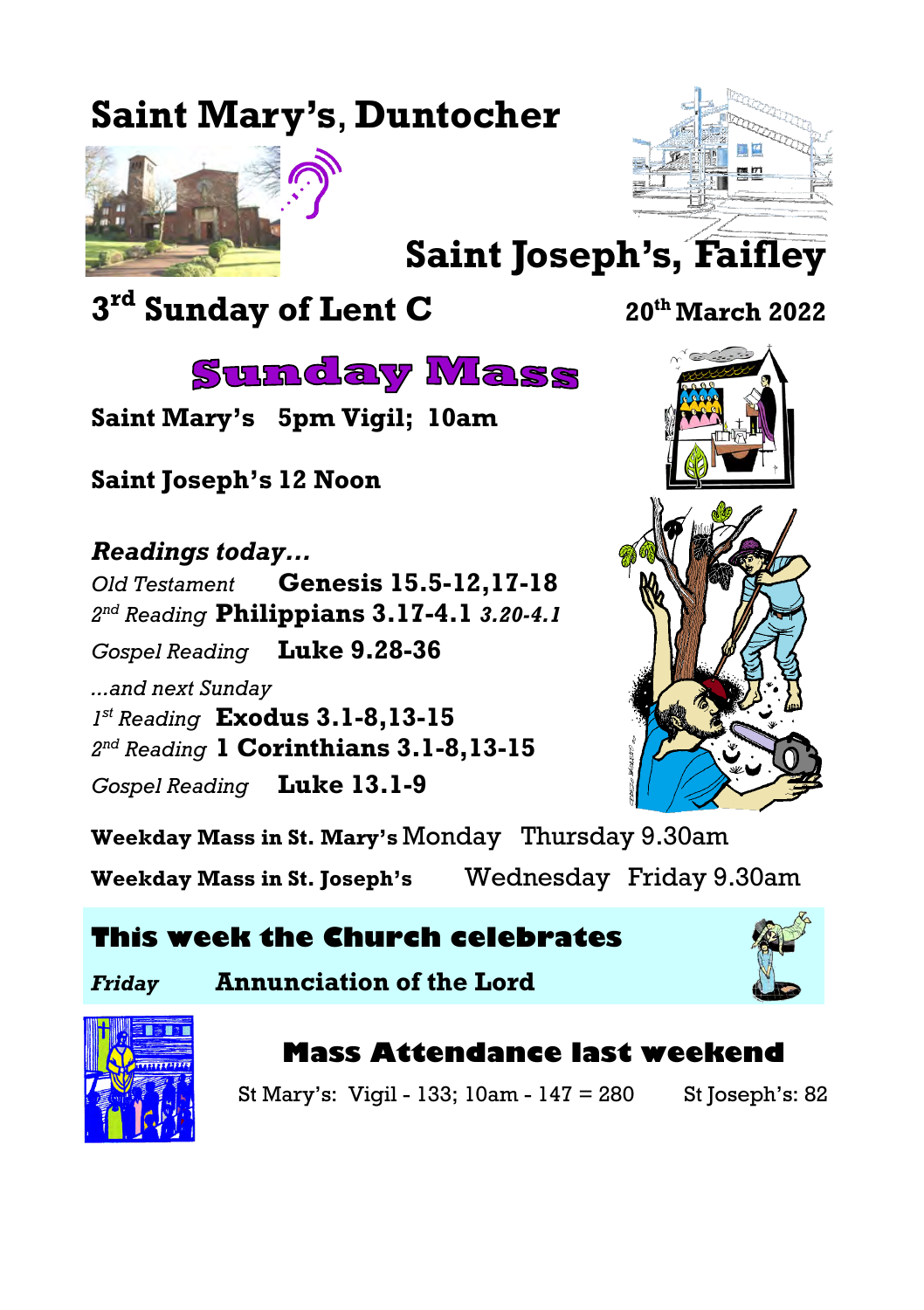# **First Confessions**

Please remember the children of primary 3 who will celebrate their first reconciliation in St. Mary's on Thursday and in St. Joseph's on 28<sup>th</sup> March.

# **The Gonzaga Cannonball Moments Series**

Tuesdays at 7pm

Tuesday: Matthew Bartlett: Lessons from a pandemic 29th March: Dr. Gemma Simmonds CJ: Women in the Church

For more information or to register visit [www.staloysius.org](http://www.staloysius.org)

# **Toiletries for Ukraine**

Today and next Sunday, St. Joseph's and St. Mary's will be collecting toiletries to send to Ukraine. There will be boxes in the porches of both churches where you can place the following items: Deodorant; Toothpaste; Soap; Shampoo; Bath/Shower Gel; Wipes and Face wash. The donations will be taken to Old Kilpatrick Food Parcels who will arrange for the onward transmission to Ukraine.

# **Synod Consultation Paper**

Please take a copy of the synodal consultation questionnaire and return it by Sunday 3<sup>rd</sup> April and place it in the basket provided in the porch.

# **St. Joseph's – Trip to Oban and Iona**

Balance of £200 per person to be paid by next Sunday. Cheques are made payable to: "Glenton Holidays."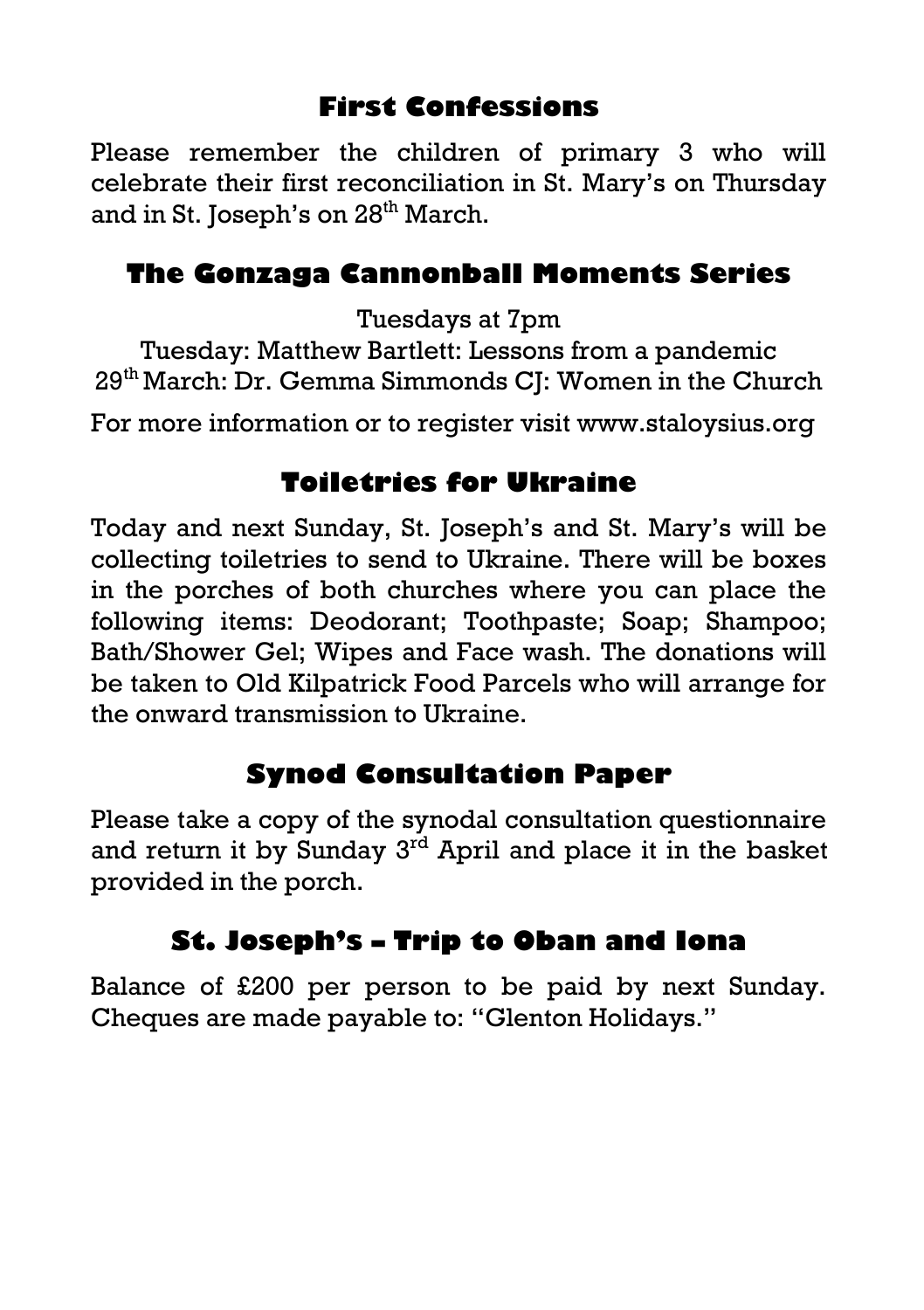| <b>Thank You</b>                              | <b>£ The Bottom Line £</b>                                                                                                                                                                                                                                                              |                 |                            |      |              |  |  |
|-----------------------------------------------|-----------------------------------------------------------------------------------------------------------------------------------------------------------------------------------------------------------------------------------------------------------------------------------------|-----------------|----------------------------|------|--------------|--|--|
|                                               | Thank you for your generosity                                                                                                                                                                                                                                                           |                 |                            |      |              |  |  |
| for your ongoing                              | <b>St Mary</b>                                                                                                                                                                                                                                                                          | <b>Gift Aid</b> | <b>Collection</b> Lent Alm |      | <b>Total</b> |  |  |
|                                               | lst                                                                                                                                                                                                                                                                                     | £20             | £943                       | £O   | £963         |  |  |
|                                               | $2nd*$                                                                                                                                                                                                                                                                                  | £O              | £O                         | £573 | £573         |  |  |
|                                               | <b>St Joseph</b>                                                                                                                                                                                                                                                                        | £O              | £334                       | £166 | £0           |  |  |
| support                                       | To support us and reduce cash handling by our volunteers, you can<br>pay through your bank to:<br>Royal Bank of Scotland Sort Code for all<br>831710<br>St Mary's Parish Account<br>00253583<br>St Mary's Building Fund  Account<br>00254571<br>St Joseph's Parish  Account<br>00253591 |                 |                            |      |              |  |  |
| Donations &<br>intentions<br>through the door |                                                                                                                                                                                                                                                                                         |                 |                            |      |              |  |  |
| need a note to                                | Eollections                                                                                                                                                                                                                                                                             |                 |                            |      |              |  |  |

**Today: Lenten Alms** *Retired Priests; Next Sunday: SCIAF*

# Lent

# **Stations of the Cross**

will be led by Deacon John on Tuesday at 7pm in St. Mary's.

# **Ignatian Spirituality Centre**

The Lent Retreat can be done individually. Participants can join an online group for a weekly meeting with others to share the fruits of their prayer. [Homepage:](https://iscglasgow.co.uk/)  [\(iscglasgow.co.uk\)](https://iscglasgow.co.uk/)

# **Holy Week & Triduum**

Details for Holy Week and the Celebration of the Easter Triduum will be announced next weekend.

Passion (Palm) Sunday 10th April